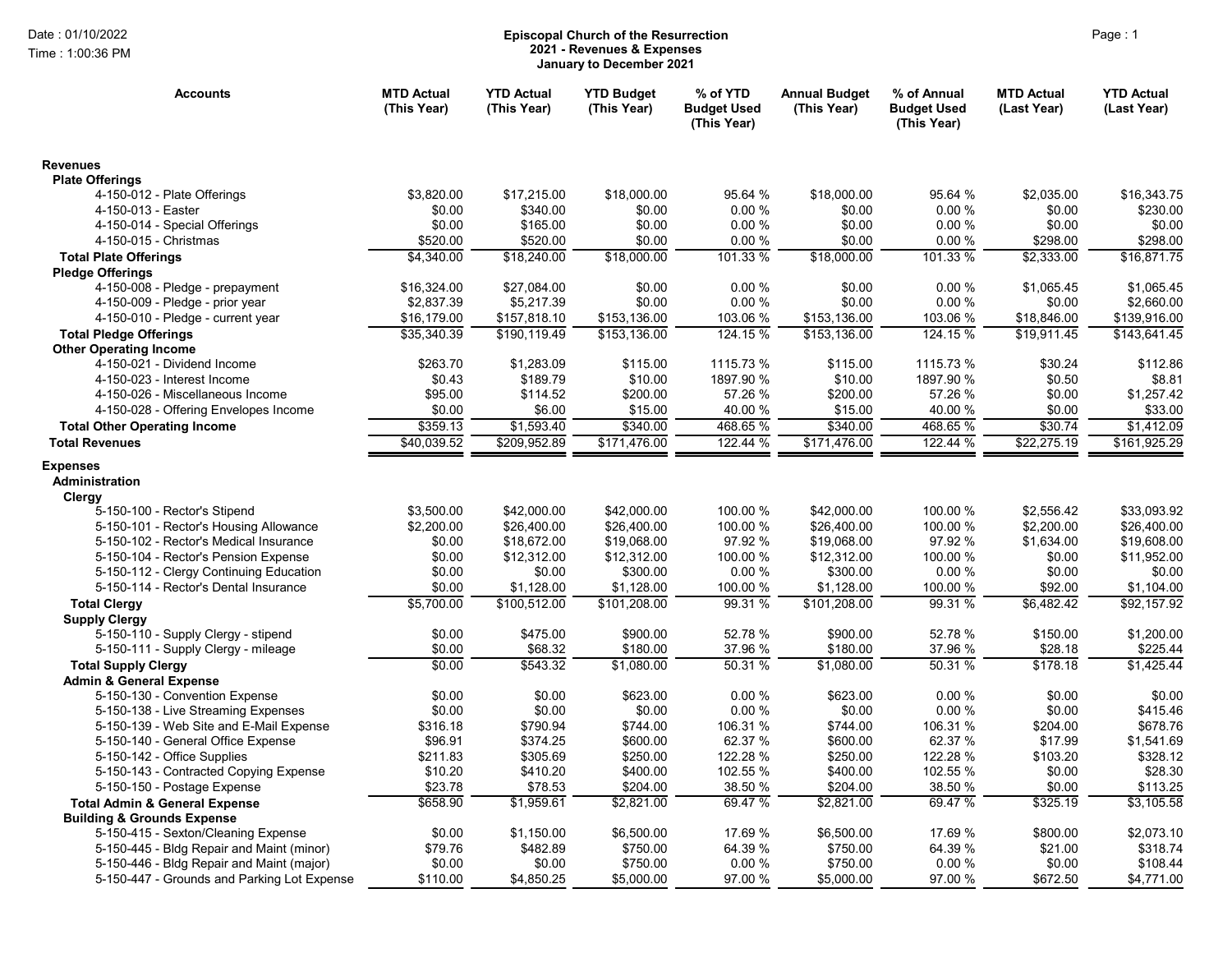Time : 1:00:36 PM

## Date : 01/10/2022 Page : 2 Episcopal Church of the Resurrection 2021 - Revenues & Expenses January to December 2021

| <b>Accounts</b>                                                | <b>MTD Actual</b><br>(This Year) | <b>YTD Actual</b><br>(This Year) | <b>YTD Budget</b><br>(This Year) | % of YTD<br><b>Budget Used</b><br>(This Year) | <b>Annual Budget</b><br>(This Year) | % of Annual<br><b>Budget Used</b><br>(This Year) | <b>MTD Actual</b><br>(Last Year) | <b>YTD Actual</b><br>(Last Year) |
|----------------------------------------------------------------|----------------------------------|----------------------------------|----------------------------------|-----------------------------------------------|-------------------------------------|--------------------------------------------------|----------------------------------|----------------------------------|
| <b>Total Building &amp; Grounds Expense</b>                    | \$189.76                         | \$6,483.14                       | \$13,000.00                      | 49.87 %                                       | \$13,000.00                         | 49.87 %                                          | \$1,493.50                       | \$7,271.28                       |
| <b>Utilities Expense</b><br>5-150-416 - Electric Expense       | \$195.28                         | \$3,349.65                       | \$4,500.00                       | 74.44 %                                       | \$4,500.00                          | 74.44 %                                          | \$162.61                         | \$3,103.83                       |
| 5-150-417 - Gas Expense                                        | \$156.09                         | \$1,528.71                       | \$1,725.00                       | 88.62 %                                       | \$1,725.00                          | 88.62%                                           | \$141.70                         | \$1,412.52                       |
| 5-150-418 - Water Expense                                      | \$52.95                          | \$737.72                         | \$600.00                         | 122.95 %                                      | \$600.00                            | 122.95 %                                         | \$29.94                          | \$436.91                         |
| 5-150-419 - Trash Expense                                      | \$31.54                          | \$345.48                         | \$287.00                         | 120.38 %                                      | \$287.00                            | 120.38 %                                         | \$0.00                           | \$298.56                         |
| 5-150-420 - Telephone Expense - local                          | \$38.17                          | \$464.14                         | \$456.00                         | 101.79 %                                      | \$456.00                            | 101.79 %                                         | \$38.39                          | \$450.77                         |
| 5-150-422 - Internet Service (DSL)                             | \$58.85                          | \$529.65                         | \$516.00                         | 102.65 %                                      | \$516.00                            | 102.65 %                                         | \$42.80                          | \$513.60                         |
| <b>Total Utilities Expense</b>                                 | \$532.88                         | \$6,955.35                       | \$8,084.00                       | 86.04 %                                       | \$8,084.00                          | 86.04 %                                          | \$415.44                         | \$6,216.19                       |
| <b>Total Administration</b>                                    | \$7,081.54                       | \$116,453.42                     | \$126,193.00                     | 92.28%                                        | \$126, 193.00                       | 92.28 %                                          | \$8,894.73                       | \$110,176.41                     |
| <b>Christian Education</b>                                     |                                  |                                  |                                  |                                               |                                     |                                                  |                                  |                                  |
| 5-150-205 - Adult Education Expense                            | \$65.11                          | \$65.11                          | \$900.00                         | 7.23 %                                        | \$900.00                            | 7.23 %                                           | \$0.00                           | \$249.50                         |
| 5-150-206 - Church School Expense                              | \$0.00                           | \$48.98                          | \$1,464.00                       | 3.35 %                                        | \$1,464.00                          | 3.35 %                                           | \$0.00                           | \$0.00                           |
| 5-150-208 - Tract Rack / Day-by-Day Expense                    | \$0.00                           | \$120.00                         | \$150.00                         | 80.00 %                                       | \$150.00                            | 80.00 %                                          | \$0.00                           | \$120.00                         |
| <b>Total Christian Education</b>                               | \$65.11                          | \$234.09                         | \$2,514.00                       | 9.31%                                         | \$2,514.00                          | 9.31%                                            | \$0.00                           | \$369.50                         |
| Evangelism                                                     |                                  |                                  |                                  |                                               |                                     |                                                  |                                  |                                  |
| 5-150-310 - Apportionment Expense                              | \$1,772.27                       | \$21,267.24                      | \$21,267.24                      | 100.00 %                                      | \$21,267.24                         | 100.00 %                                         | \$1,580.67                       | \$18,968.04                      |
| <b>Total Evangelism</b>                                        | \$1,772.27                       | \$21,267.24                      | \$21,267.24                      | 100.00 %                                      | \$21,267.24                         | 100.00 %                                         | \$1,580.67                       | \$18,968.04                      |
| <b>Parish Life</b>                                             |                                  |                                  |                                  |                                               |                                     |                                                  |                                  |                                  |
| <b>Insurance Expense</b>                                       |                                  |                                  |                                  |                                               |                                     |                                                  |                                  |                                  |
| 5-150-440 - Property & Casualty Insurance                      | \$0.00                           | \$5,847.50                       | \$5,800.00                       | 100.82 %                                      | \$5,800.00                          | 100.82 %                                         | \$1,451.00                       | \$5,755.25                       |
| 5-150-442 - Workers Comp Insurance                             | \$0.00                           | \$220.00                         | \$250.00                         | 88.00 %                                       | \$250.00                            | 88.00 %                                          | \$0.00                           | \$254.00                         |
| <b>Total Insurance Expense</b><br><b>Other Parish Life</b>     | \$0.00                           | \$6,067.50                       | \$6,050.00                       | 100.29 %                                      | \$6,050.00                          | 100.29 %                                         | \$1,451.00                       | \$6,009.25                       |
| 5-150-425 - Hospitality Expense                                | \$176.87                         | \$344.22                         | \$300.00                         | 114.74 %                                      | \$300.00                            | 114.74 %                                         | \$0.00                           | \$174.97                         |
| 5-150-430 - Pastoral Care/Flowers                              | \$10.79                          | \$56.38                          | \$100.00                         | 56.38 %                                       | \$100.00                            | 56.38 %                                          | \$0.00                           | \$0.00                           |
| <b>Total Other Parish Life</b>                                 | \$187.66                         | \$400.60                         | \$400.00                         | 100.15 %                                      | \$400.00                            | 100.15 %                                         | \$0.00                           | \$174.97                         |
| <b>Total Parish Life</b>                                       | \$187.66                         | \$6,468.10                       | \$6,450.00                       | 100.28 %                                      | \$6,450.00                          | 100.28 %                                         | \$1,451.00                       | \$6,184.22                       |
| Prayer & Worship<br><b>Music</b>                               |                                  |                                  |                                  |                                               |                                     |                                                  |                                  |                                  |
| 5-150-518 - Choir / Musician Expense                           | \$1,600.00                       | \$4,650.00                       | \$7,500.00                       | 62.00 %                                       | \$7,500.00                          | 62.00 %                                          | \$600.00                         | \$3,750.00                       |
| 5-150-519 - Substitute Organist Expense                        | \$0.00                           | \$0.00                           | \$300.00                         | 0.00%                                         | \$300.00                            | 0.00%                                            | \$0.00                           | \$300.00                         |
| 5-150-520 - Music Director Wages                               | \$1,367.15                       | \$13,897.55                      | \$13,898.00                      | 100.00 %                                      | \$13,898.00                         | 100.00 %                                         | \$1,334.87                       | \$13,477.91                      |
| 5-150-521 - Music Expense                                      | \$0.00                           | \$746.31                         | \$500.00                         | 149.26 %                                      | \$500.00                            | 149.26 %                                         | \$139.00                         | \$650.57                         |
| <b>Total Music</b>                                             | \$2,967.15                       | \$19,293.86                      | \$22,198.00                      | 86.92 %                                       | \$22,198.00                         | 86.92 %                                          | \$2,073.87                       | \$18.178.48                      |
| Worship                                                        |                                  |                                  |                                  |                                               |                                     |                                                  |                                  |                                  |
| 5-150-515 - Altar Supply Expense                               | \$362.05                         | \$1,143.16                       | \$800.00                         | 142.90 %                                      | \$800.00                            | 142.90 %                                         | \$370.60                         | \$1,009.64                       |
| 5-150-516 - Liturgical Supply Expense                          | \$0.00                           | \$420.52                         | \$500.00                         | 84.10 %                                       | \$500.00                            | 84.10%                                           | \$0.00                           | \$466.34                         |
| 5-150-523 - Nursery Expense                                    | \$0.00                           | \$0.00                           | \$969.00                         | 0.00%                                         | \$969.00                            | 0.00%                                            | \$0.00                           | \$0.00                           |
| <b>Total Worship</b>                                           | \$362.05                         | \$1,563.68                       | \$2,269.00                       | 68.91 %                                       | \$2.269.00                          | 68.91 %                                          | \$370.60                         | \$1,475.98                       |
| <b>Total Prayer &amp; Worship</b>                              | \$3,329.20                       | \$20,857.54                      | \$24,467.00                      | 85.25 %                                       | \$24,467.00                         | 85.25 %                                          | \$2,444.47                       | \$19,654.46                      |
| <b>Stewardship</b>                                             |                                  |                                  |                                  |                                               |                                     |                                                  |                                  |                                  |
| 5-150-611 - Stewardship Expense                                | \$0.00                           | \$0.00                           | \$50.00                          | 0.00%                                         | \$50.00                             | 0.00%                                            | \$0.00                           | \$45.59                          |
| <b>Treasurer Expense</b>                                       |                                  |                                  |                                  |                                               |                                     |                                                  |                                  |                                  |
| 5-150-613 - Offering Envelope Expense<br>5-150-614 - Bank Fees | \$0.00                           | \$75.05<br>\$120.00              | \$75.00<br>\$150.00              | 100.07 %<br>80.00 %                           | \$75.00<br>\$150.00                 | 100.07 %<br>80.00 %                              | \$0.00                           | \$74.53                          |
| 5-150-616 - ACS Software Maintenance                           | \$10.00<br>\$150.00              | \$1,800.00                       | \$1,800.00                       | 100.00 %                                      | \$1,800.00                          | 100.00 %                                         | \$10.00<br>\$146.25              | \$132.00<br>\$1,755.00           |
| 5-150-617 - Stifel Nicolaus Broker Advisory Fee                | \$0.05                           | \$631.54                         | \$0.00                           | 0.00%                                         | \$0.00                              | 0.00%                                            | \$0.00                           | \$0.00                           |